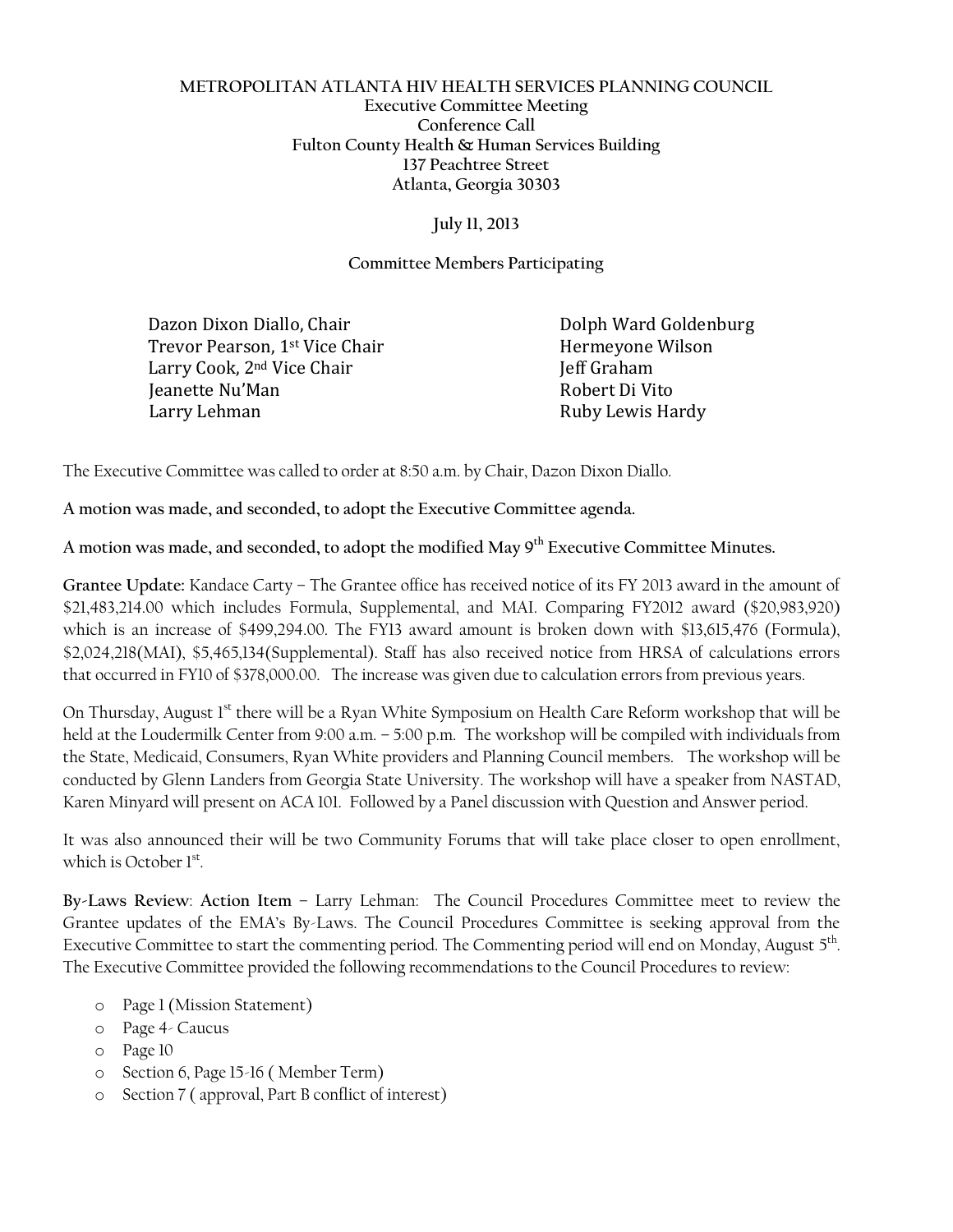- o Article 4, Section 1- Officers
- o Article 7 ( Caucus, Pages 24-25)

**A motion was made, seconded, and approve to start the commenting period for the revised by-laws.**

## **Committee Updates**:

**Assessment Committee:** Jeanette Nu'Man – The Assessment Committee completed its presentation on "Populations and Communities with Disparate HIV/AIDS Outcomes" and presented it to the Priorities Committee at the June 24<sup>th</sup> meeting. The Assessment Committee's recommendation is to Increase funding for transportation or maintain at current levels and consider the use of patient navigators to address unmet need. The Committee also has recommendations for Providers. The Committee would like to have draft finalized and presented to the Planning Council in September.

**Public Policy:** Jeff Graham – The next Public Policy Committee will meet following the August 1<sup>st</sup> workshop. The Committee will also discuss the updates about CARE Coalition before its August meeting. The Committee is drafting a letter to the governor.

**Comprehensive Planning Committee:** Katherine Lovell – The Comprehensive Planning Committee met on Wednesday, June 12<sup>th</sup> and updated the 2012-2014 Comprehensive Plan to reflect the progress of each Committee work plan. Katherine Lovell will send a revised copy of the updated Comprehensive Plan

**Evaluation Committee:** Ruby Lewis – Hardy –The Evaluation Committee will meet to review the results of the 2012 Providers Survey. All fifteen (15) agencies responded. The responses from agencies will be reviewed by the designated members of the Evaluation Committee and kept in strict confidence pursuant to the guidelines of the evaluation process. The results will be compiled in the aggregate, reviewed and submitted to the Grantee for comment. The Committee will present its recommendations to the Executive Committee in August.

**HOPWA Committee:** Dolph Ward Goldenburg – The HOPWA Committee's next meeting will be held on Thursday, July 25<sup>th</sup> at 10:30 a.m. at Grace United Methodist Church. The Committee will meet with City Of Atlanta to review their housing grant proposals and provide feedback.

Membership Committee: Hermeyone Wilson - The 2013 -2014 Membership drive began Thursday, July 1st. Membership applications are due on or before August 2, 2013. The Membership Committee next meeting will be held on August 26<sup>th</sup> to setup the new year Planning Council Roster. The Leadership Institute meet on June 10<sup>th</sup>. At the completion of the training individuals will receive a certification.

**Priorities Committee:** Robert Di Vito – The Priorities Committee held its three of a four – part meeting process. The Committee has listened to presentations from SEATEC, The Grantee and Public Policy Committee at the May 29<sup>th</sup> meeting. On Tuesday, June 11th from 9:00 a.m. – 11:00 a.m., the Committee heard presentations from the Grantees Office, State EPI Section and Dept. of Public Health. On Monday, June 24th from 10:00 a.m. – 1:00 p.m. the Committee heard presentations from the Planning Council Committees, Agencies, and individuals. The Priorities Committee will meet on Monday, July 15th from 10:00 a.m. – 2:00 p.m. to determine recommendations for Service Category, Ranking & Allocations and Directives for FY 2014.